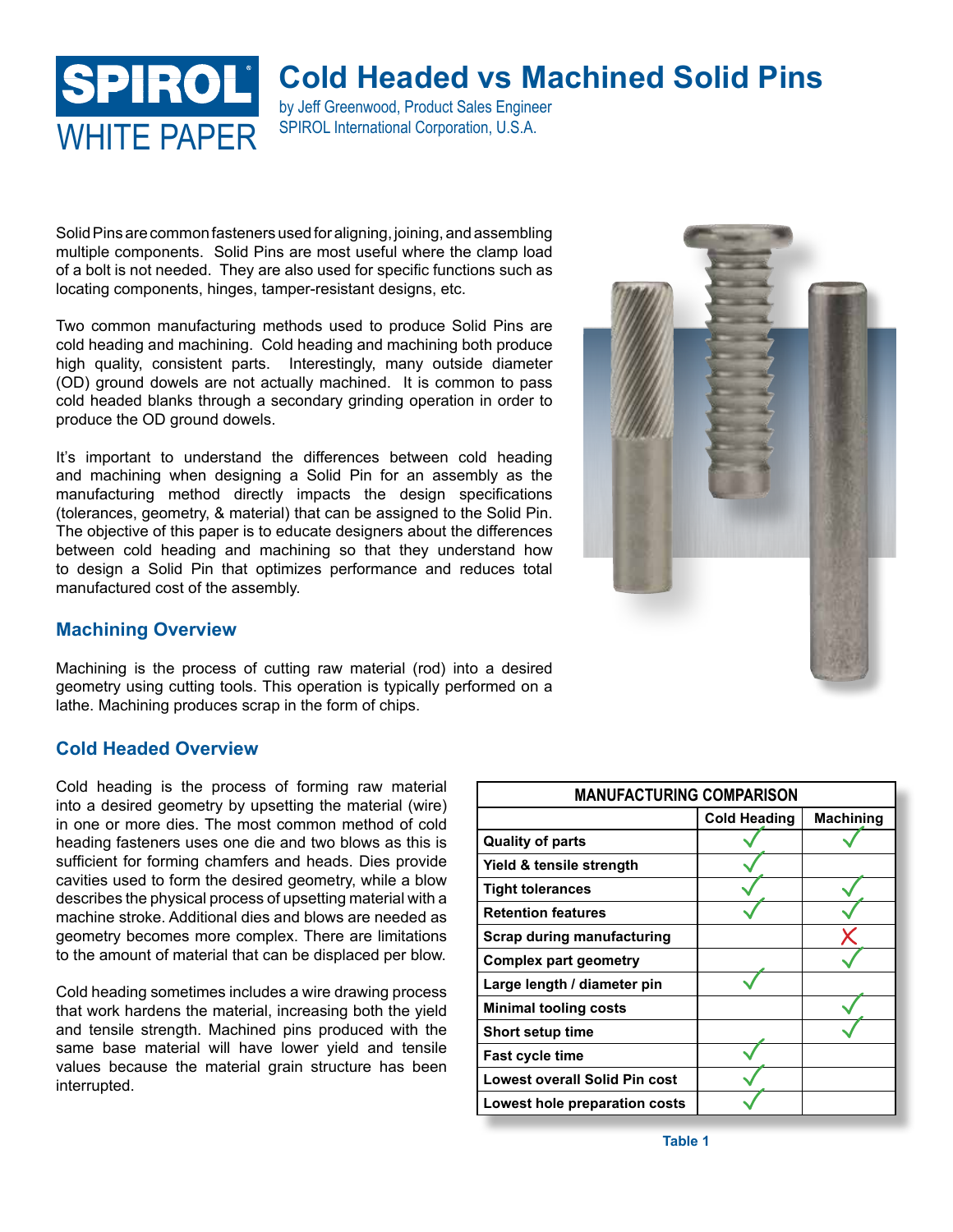## **Solid Pin Design Specifications & Manufacturing Capabilities**

The first step in designing a joint is to establish the functional requirements of both host components and fasteners. Performance requirements should be achieved without over specifying the design. An ideal joint satisfies performance and quality requirements at the lowest possible cost. The information below will help designers understand the differences in capabilities between cold heading and machining as it pertains to design specifications for Solid Pins and host component holes.

## **Press Fit Pin Overview**

Press fit dowels and straight pins are typically retained in the assembly by being pressed into holes that are smaller than the pin diameter. In most applications, interference must be limited to keep insertion forces within practical limits. The acceptable press fit for most metals (steel, brass, and aluminum) is  $0.0125$ mm to  $0.025$ mm  $(.0005" - .001")$  of material displacement. Since this tolerance threshold includes the sum of the tolerances of both the pin and hole diameter, pins must be precision machined and holes must be reamed and/or honed. This increases cycle time and manufacturing costs associated with hole preparation.

It's also important to recognize that free fit hinges do not require press fit holes and should not require pin diameter tolerances tighter than  $\pm$  0.025mm ( $\pm$  .001").

## **Tolerance**

Typically, the outside diameter (OD) is the most critical Solid Pin dimension. Both cold heading and machining can achieve the tolerance specifications needed for the majority of Solid Pin applications. In fact, cold heading produces Solid Pins with OD total tolerances of 0.05mm (.002") (less than the thickness of a human hair). Machining can achieve tighter OD tolerances than cold heading, but this generally requires special ground OD rod. This should be avoided (if possible) as ground OD rod can be more than three times the cost of standard rod.

For Solid Pin length tolerances, machining and cold heading can achieve the same tolerance levels of approximately  $\pm$  0.25mm ( $\pm$  .010"). This varies by pin length.

The purpose of a chamfer is to allow for ease of assembly. A chamfer angle between 25° – 40° is suitable for the vast majority of Solid Pin applications and allows for maximum pin engagement. From a manufacturing standpoint, the optimal cutting angle (machining) is 45°, while the optimal forming angle (cold heading) is 30° or less.

| <b>TOLERANCE CAPABILITIES</b><br>Solid Pin OD |                     |                             |               |                 |
|-----------------------------------------------|---------------------|-----------------------------|---------------|-----------------|
| <b>Manufacturing</b><br><b>Method</b>         | <b>Raw Material</b> | <b>Raw Material</b><br>Cost | <b>Metric</b> | <b>Imperial</b> |
| Cold Heading                                  | Wire                | \$                          | ± 0.025mm     | ±.001"          |
|                                               | Standard rod        | \$                          | ± 0.0125mm    | ±.0005"         |
| Machining                                     | Ground OD rod       | \$\$\$                      | ± 0.0025mm    | ±.0001"         |

**Table 2**

## **SIDE VIEW - COLD HEADED PIN vs MACHINED PIN**

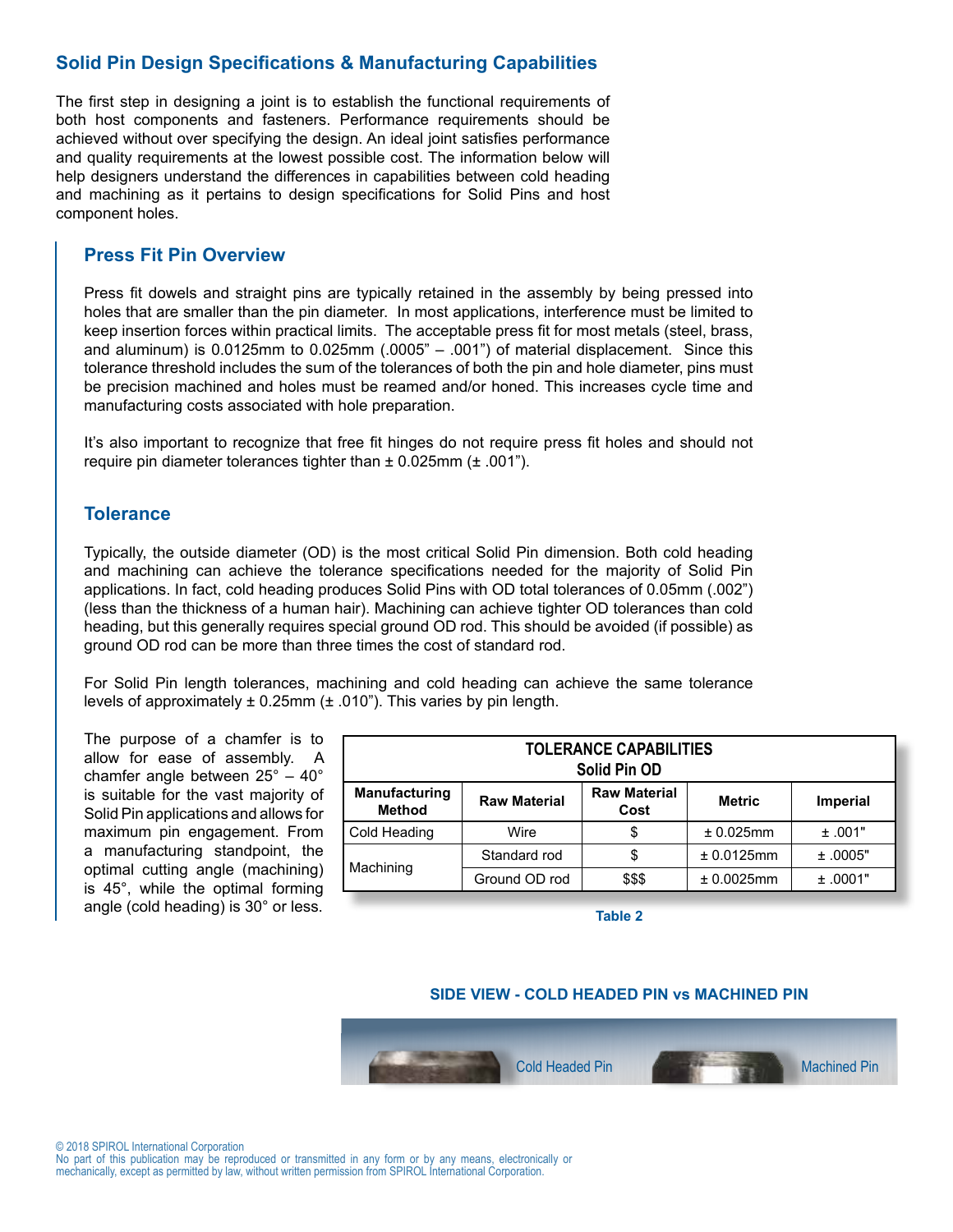## **Material**

The most common materials for Solid Pins are carbon and stainless steels. Raw materials are available in different forms depending on whether pins will be machined (rod) or cold headed (wire). Commercially available material grades for rod and wire can differ. Rod is available in material grades best suited for machining, while wire is available in material grades suited for cold heading.

Although material grades may differ, the important take away is that there are equivalent materials available for cold headed and machined Solid Pins. Hence, best engineering practices dictate that material specifications on drawings be relatively general if possible (i.e. carbon steel with hardness rating RC 27-33).

*Table 3* shows examples of several common materials for cold heading and machining for reference.

| <b>EXAMPLES OF COMMON MATERIALS</b>     |                                                             |                     |                  |  |
|-----------------------------------------|-------------------------------------------------------------|---------------------|------------------|--|
| <b>Material</b>                         | <b>Benefit</b>                                              | <b>Cold Heading</b> | <b>Machining</b> |  |
| Austenitic (nickel)<br>stainless steel  | Excellent corrosion<br>resistance                           | 305, 302 HQ         | 303              |  |
| Martensitic (chrome)<br>stainless steel | Corrosion resistant<br>High shear strength<br>High hardness | 410                 | 420              |  |
| Low carbon steel                        | Versatile<br>Low cost                                       | 1022                | 12L14            |  |
| Alloy steel                             | High shear strength<br>High hardness                        | 6150, 4037          | 4150             |  |
| Aluminum                                | Corrosion resistant<br>Lightweight<br>Lead free             | 5056                | 2024, 6061       |  |

#### **Table 3**

Note: This list contains some of the common available materials (others are available)

## **Cost Comparison – Cold Headed vs Machining**

Machined Solid Pins are typically about ten times the cost of cold headed Solid Pins. Why are cold headed Solid Pins so much more cost effective?

- Cold heading produces Solid Pins at a rate of about 300 parts per minute (ppm), while machining yields approximately 4 ppm.
- Machining generates scrap. Hence, more raw material is needed to machine a Solid Pin than to cold head the same part. The only scrap generated during cold heading is that which is produced during set up.
- Ground OD rod can cost more than three times as much as standard rod used for machining.

## **PIN DIAMETER TOLERANCE vs RAW MATERIAL COSTS**



#### **TOP VIEW - COLD HEADED PIN vs MACHINED PIN**



© 2018 SPIROL International Corporation

No part of this publication may be reproduced or transmitted in any form or by any means, electronically or mechanically, except as permitted by law, without written permission from SPIROL International Corporation.